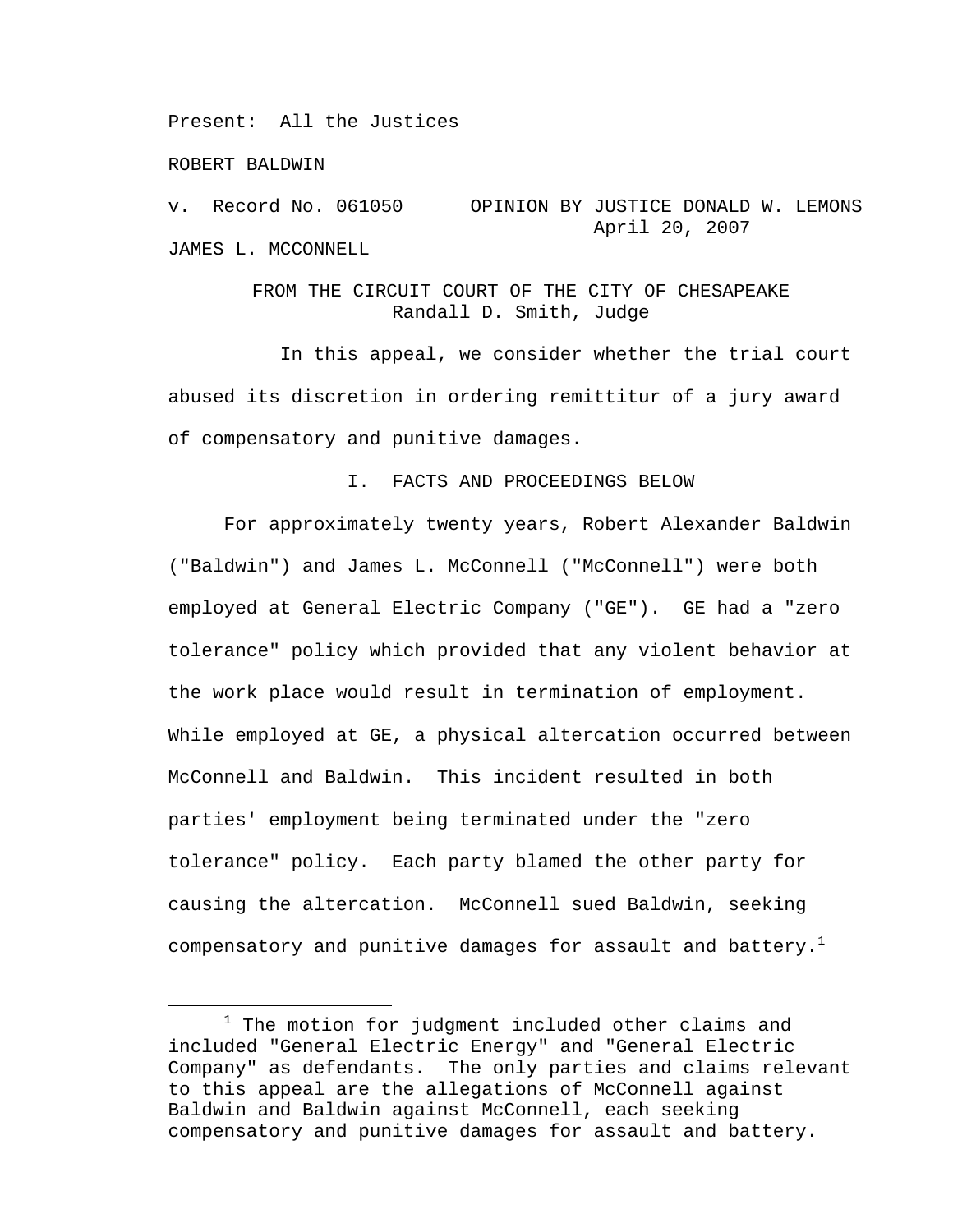Baldwin filed a counterclaim for assault and battery, seeking to recover \$100,000 in compensatory damages and \$350,000 in punitive damages.

 At trial, Baldwin testified that while McConnell and he were in a meeting with other co-workers and a "shop manager," McConnell stated that Baldwin "need[ed] a piss test." Coworkers "chuckl[ed]" and "laugh[ed]" at the comment. Baldwin felt that McConnell's statements at the meeting had "insinuate[d] in front of [his] co-workers and manager that [Baldwin was] using illegal controlled substances." Baldwin also testified that he was "embarrassed" because McConnell "humiliate[d him] in front of management as well as [his] coworkers."

 The next day, McConnell made a similar comment to Baldwin. Baldwin responded, "if anybody needs a piss test around here, it's you." Baldwin then decided to leave for the day. McConnell asked Baldwin to come over to him, but Baldwin walked out the door. After exiting the building, Baldwin turned around and came back towards the exit door. "[T]he instant that [Baldwin] stepped in front of the door," McConnell put his hands on Baldwin's chest and slammed Baldwin to the concrete sidewalk, causing Baldwin's cap and safety glasses to go "flying." Baldwin hit his head on the concrete, and his "tailbone" hit the ground. Consequently, Baldwin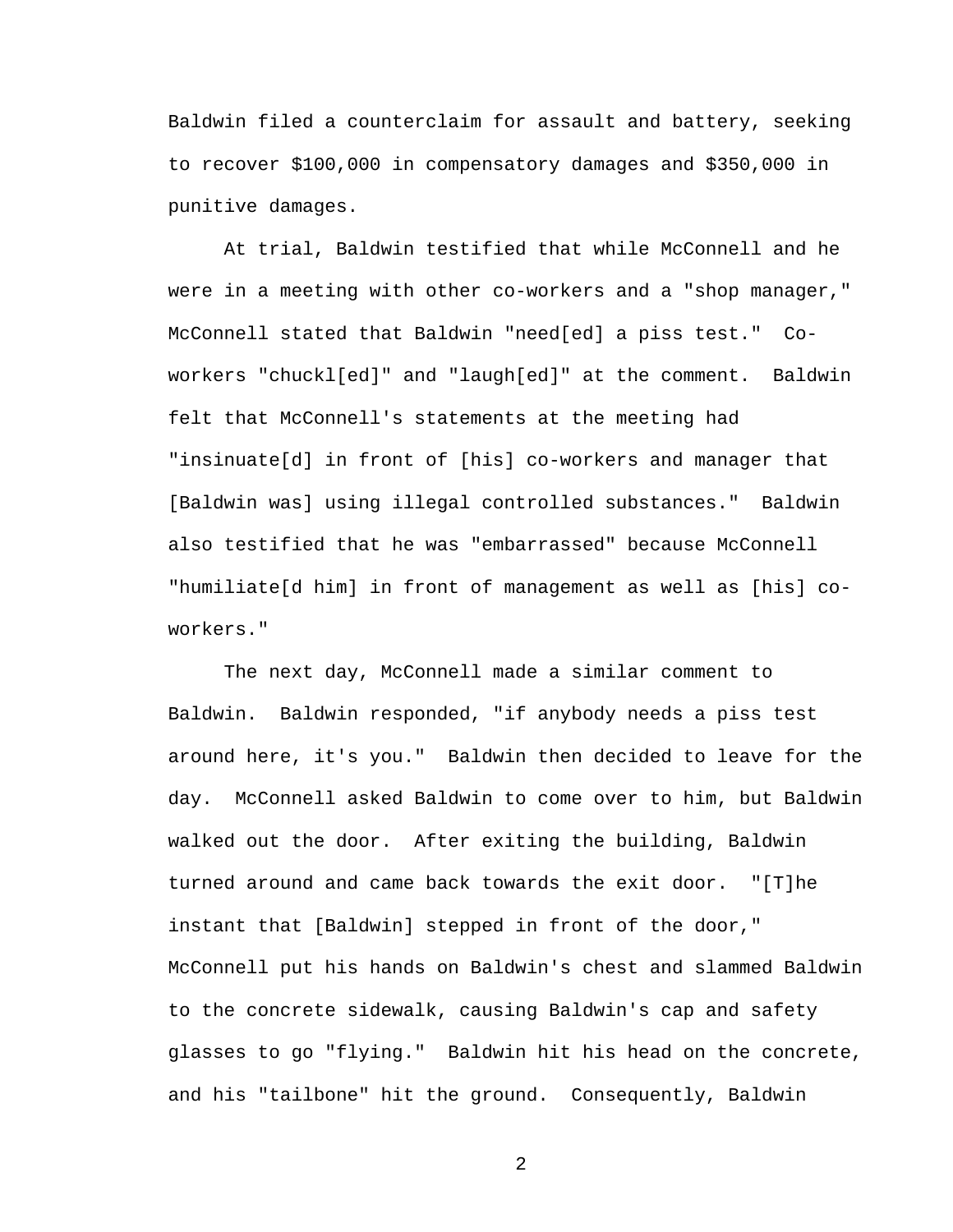suffered a "knot" on his head and soreness to both his head and tailbone. Baldwin also testified that he was humiliated knowing that his co-workers saw him get knocked down. More specifically, Baldwin felt "it [was] an insult to [his] dignity."

 Additionally, Baldwin testified that McConnell had "hurt [his] family" because he had been the "sole provider" for the family and that he had lost his job because of the altercation with McConnell. During cross-examination, McConnell testified that he owned stock in GE worth approximately \$343,506.29.

The jury denied recovery to McConnell; however, on Baldwin's counterclaim, the jury awarded \$240,000 in compensatory damages and \$100,000 in punitive damages. Because the compensatory damages award was above Baldwin's ad damnum of \$100,000, the trial court, without objection, reduced the compensatory damages award to \$100,000. On a motion for remittitur, the trial court found that "the jury's verdict shock[ed] the conscience of the [c]ourt," evidenced that "the jury misconceived or misconstrued the facts or the law," and that the "award [was] so out of proportion to the injuries" that "their verdict was not the product of a fair and impartial decision." The trial court further reduced the compensatory damages award to \$1,000, and the punitive damages award to \$10,000.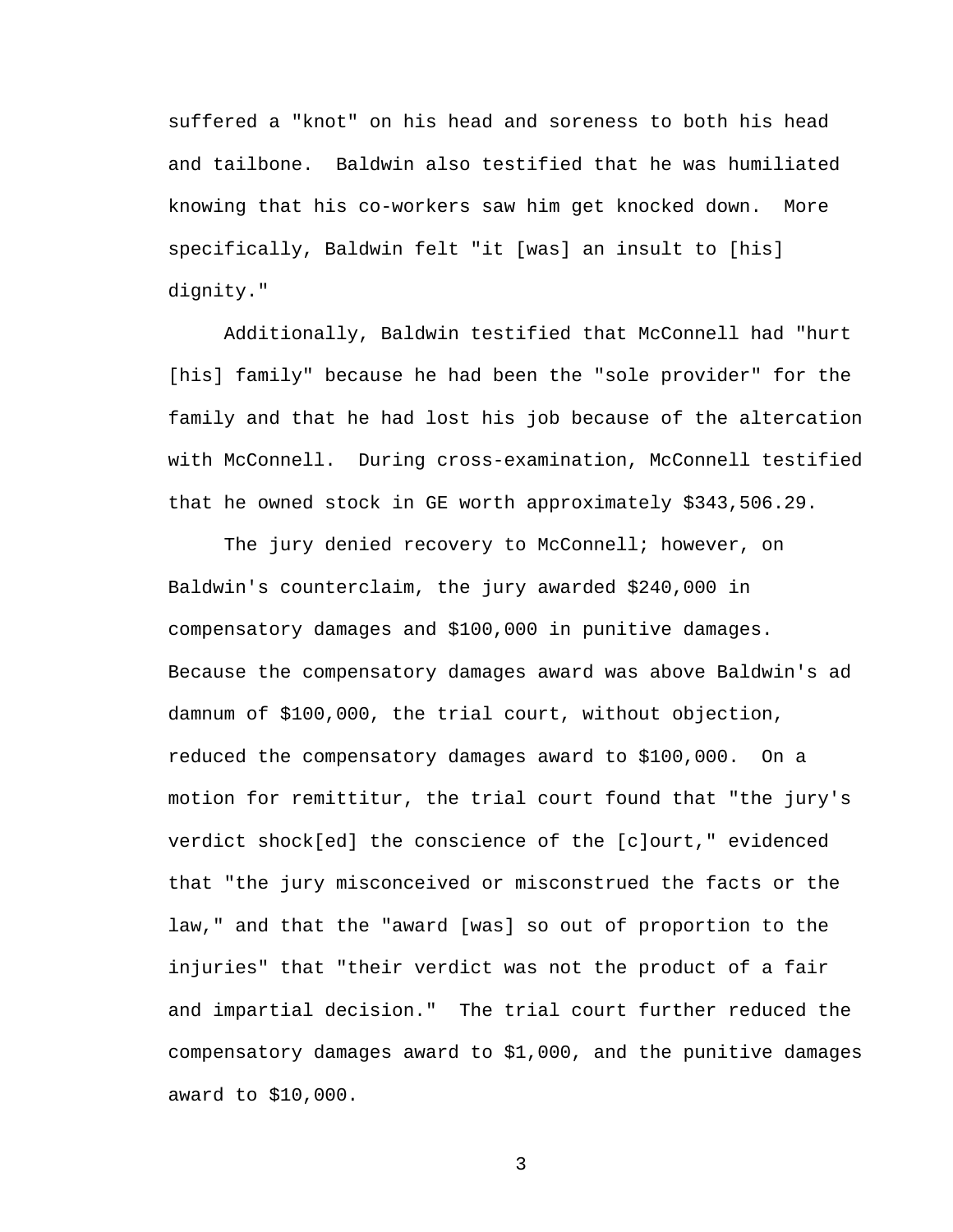Baldwin filed a timely notice of appeal to this Court. We granted Baldwin's petition for appeal on three assignments of error:

- 1. The Trial Court abused its discretion when it failed to consider evidence relevant to a reasoned evaluation of the damages.
- 2. The Trial Court abused its discretion when it failed to determine if the jury award was reasonably related to the damages disclosed by the evidence.
- 3. The Trial Court acted improperly in remitting the punitive damages awarded by the jury.

II. ANALYSIS

A. Compensatory Damages

With regard to remittitur of compensatory damages, we

stated in Shepard v. Capitol Foundry of Va., Inc., 262 Va.

715, 720-21, 554 S.E.2d 72, 75 (2001) (quotations and

citations omitted), that:

When a verdict is challenged on the basis of alleged excessiveness, a trial court is compelled to set it aside if the amount awarded is so great as to shock the conscience of the court and to create the impression that the jury has been motivated by passion, corruption or prejudice, or has misconceived or misconstrued the facts or the law, or if the award is so out of proportion to the injuries suffered as to suggest that it is not the product of a fair and impartial decision. Setting aside a verdict as excessive . . . is an exercise of the inherent discretion of the trial court and, on appeal, the standard of review is whether the trial court abused its discretion.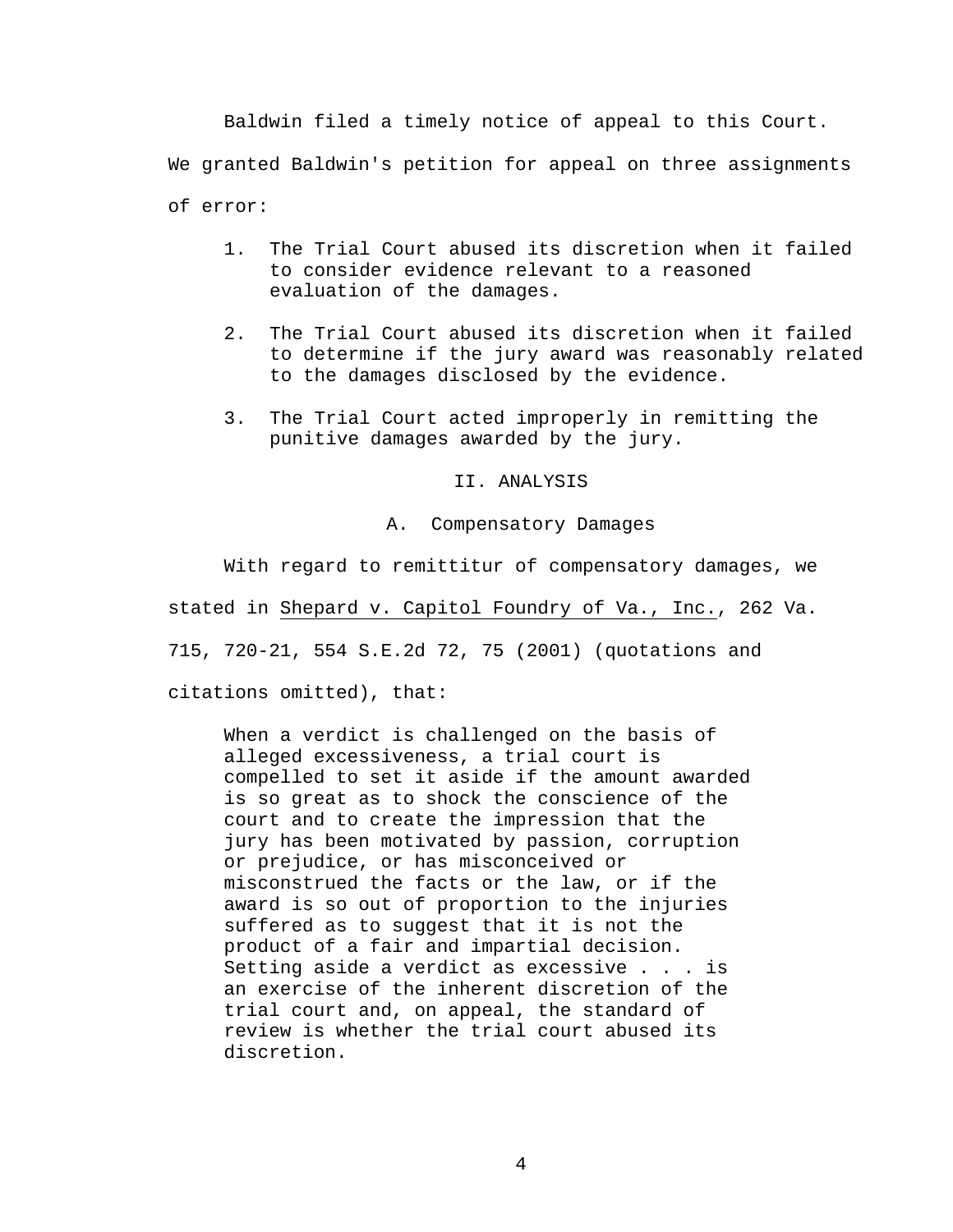Determining whether a trial court abused its discretion in ordering remittitur of compensatory damages involves two steps:

First, we must find in the record not only the trial court's conclusion that the verdict was excessive, but also an explanation demonstrating that the court, in reaching its conclusion, considered factors in evidence relevant to a reasoned evaluation of the damages. Second, we must ascertain whether the amount of recovery after remittitur bears a reasonable relation to the damages disclosed by the evidence.

Both of these steps require an evaluation of the evidence relevant to the issue of damages. In making that evaluation, the trial court, as well as this Court, is required to consider the evidence in the light most favorable to the party that received the jury verdict.

Id. at 721, 554 S.E.2d at 75 (quotations and citations omitted).

 In this case, the jury awarded Baldwin \$240,000 in compensatory damages and \$100,000 in punitive damages. The trial court ultimately reduced Baldwin's damages to \$1,000 in compensatory damages and \$10,000 in punitive damages. In remitting the jury's award, the trial court did not distinguish between the type of damages and the trial court's explanation did not demonstrate that it considered the evidence in the light most favorable to Baldwin.

Instruction number 31 instructed the jury as follows: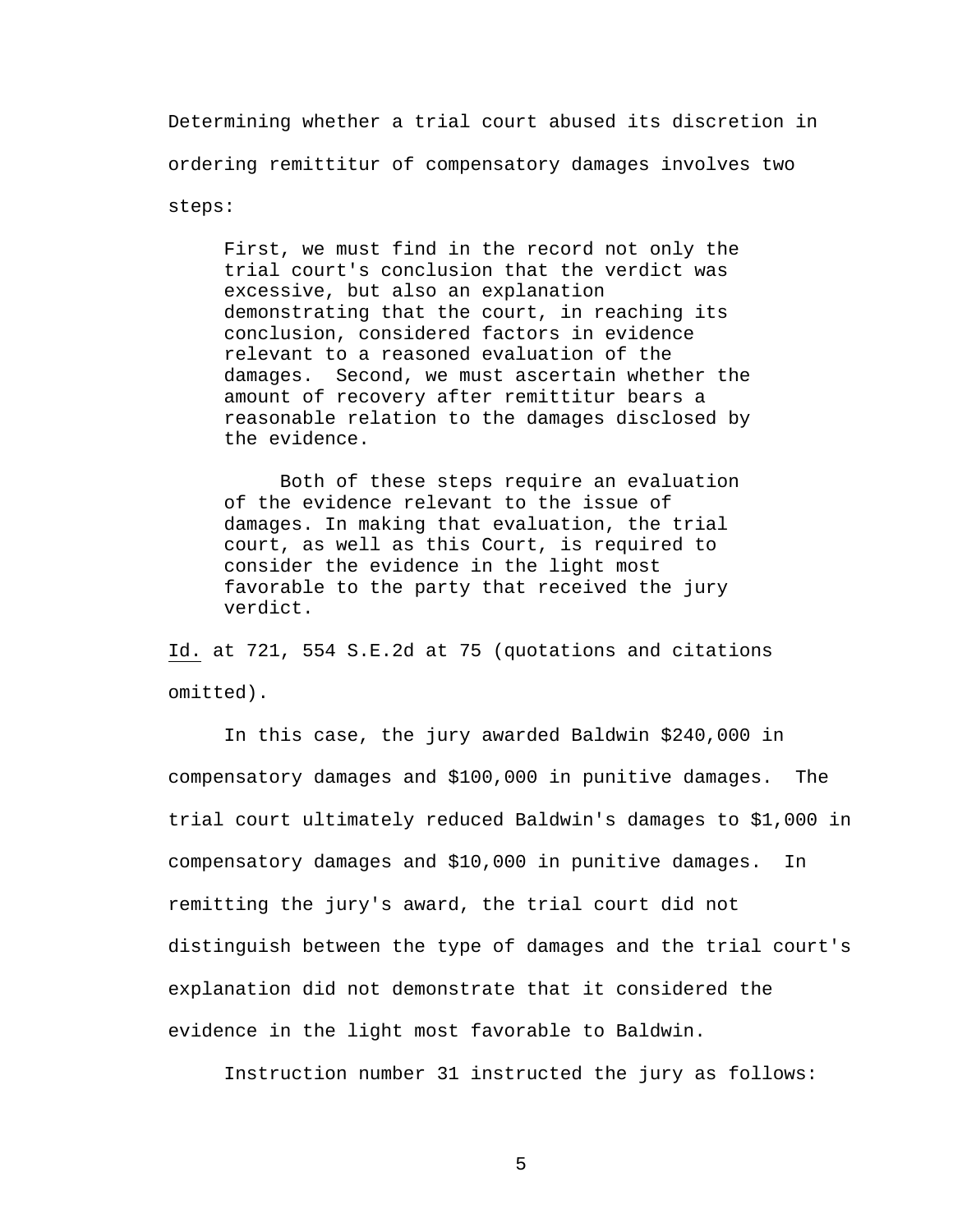If you find your verdict in favor of McConnell, Baldwin or both, then in determining the damages to which they may be entitled you may consider any of the following that you believe by the greater weight of the evidence was caused by an assault and battery: Any shame, humiliation, embarrassment or indignity to feelings that he suffered.

You may also consider in awarding damages the insulting character of the injury, the reason for the injury and any other circumstances which make the injury more serious, if any of these things are shown by the evidence.

Your verdict shall be for such sum as will fairly and fully compensate the parties for the damages sustained as a result of the assault and battery.

(Emphasis added.) The instruction, which was given without objection and became the law of the case, permitted the jury to consider "[a]ny shame, humiliation, embarrassment or indignity" that Baldwin suffered as a result of McConnell's assault and battery. The instruction's broad language also permitted the jury to consider "the insulting character of the injury, the reason for the injury and any other circumstances which make the injury more serious. (Emphasis added.) However, in remitting the jury's verdict for compensatory damages, the trial court did not address the humiliation Baldwin suffered, the insulting character of the injury or "other circumstances which make the injury more serious."

 We hold that the trial court abused its discretion in not complying with the first step of the analysis required in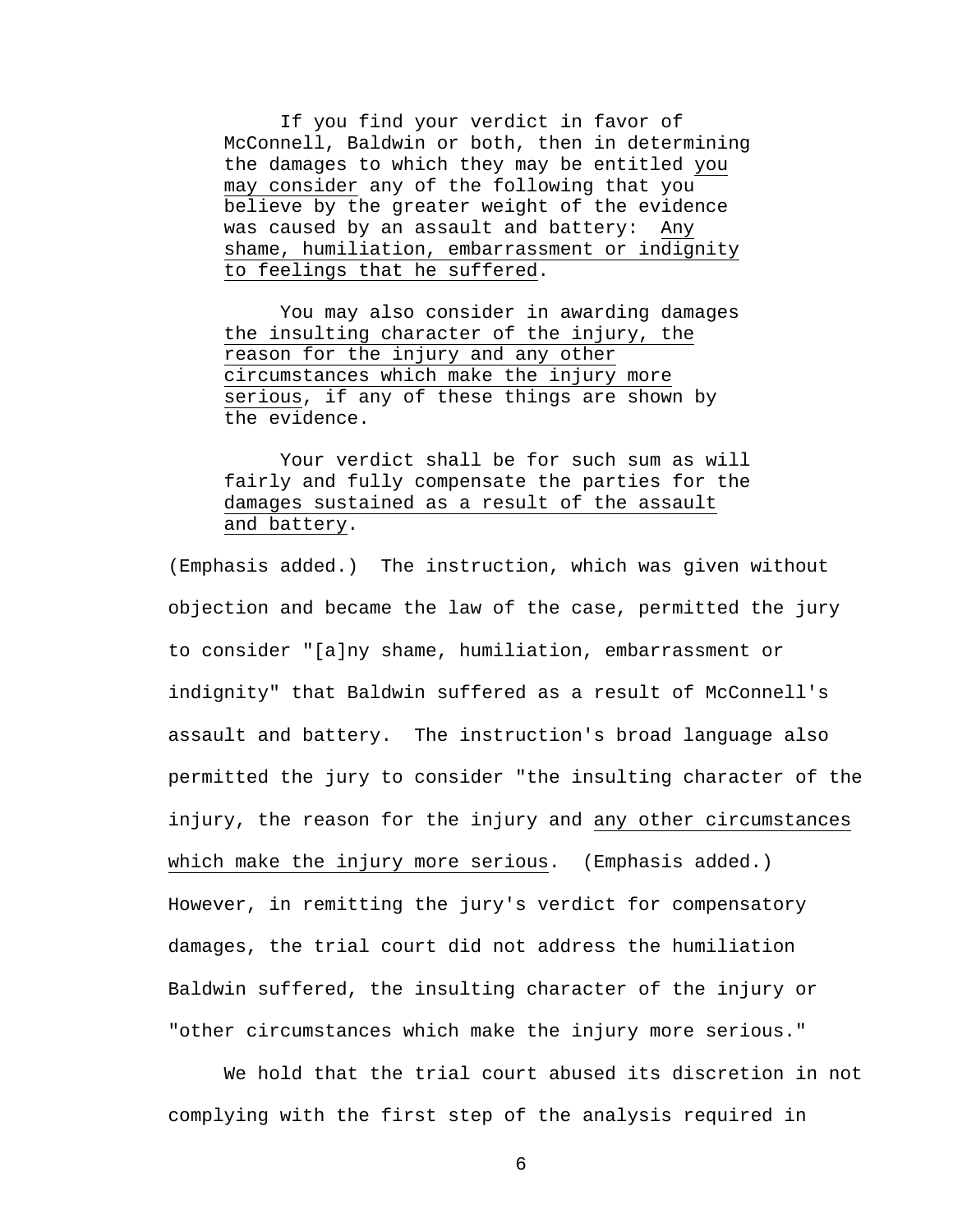Shepard, namely an analysis of the damages awarded by the jury upon consideration of the evidence in the light most favorable to Baldwin. Additionally, the trial court failed to "ascertain whether the amount of recovery after remittitur bears a reasonable relation to the damages disclosed by the evidence" as required by the second step of the Shepard analysis. 262 Va. at 721, 554 S.E.2d at 75 (quotation omitted); see also Smithey v. Sinclair Refining Co., 203 Va. 142, 146, 122 S.E.2d 872, 875 (1961) ("In a case where the verdict of a jury is attacked on the ground that it is excessive, . . . [i]f the verdict merely appears to be large and more than the trial judge would have awarded had [he] been a member of the jury, it ought not to be disturbed.").

## B. Punitive Damages

 While we review remittitur of compensatory damage awards utilizing "abuse of discretion" as the standard of review, we review the remittitur of punitive damage awards de novo upon independent review of the record.

The jury was instructed in pertinent part:

 If you find that the plaintiff and or defendant Baldwin is entitled to be compensated for his damages, and if you further believe by the greater weight of the evidence that the other party acted with actual malice toward the opposing party or acted under circumstances amounting to a willful and wanton disregard of the parties' rights, then you may also award punitive damages to punish that party for his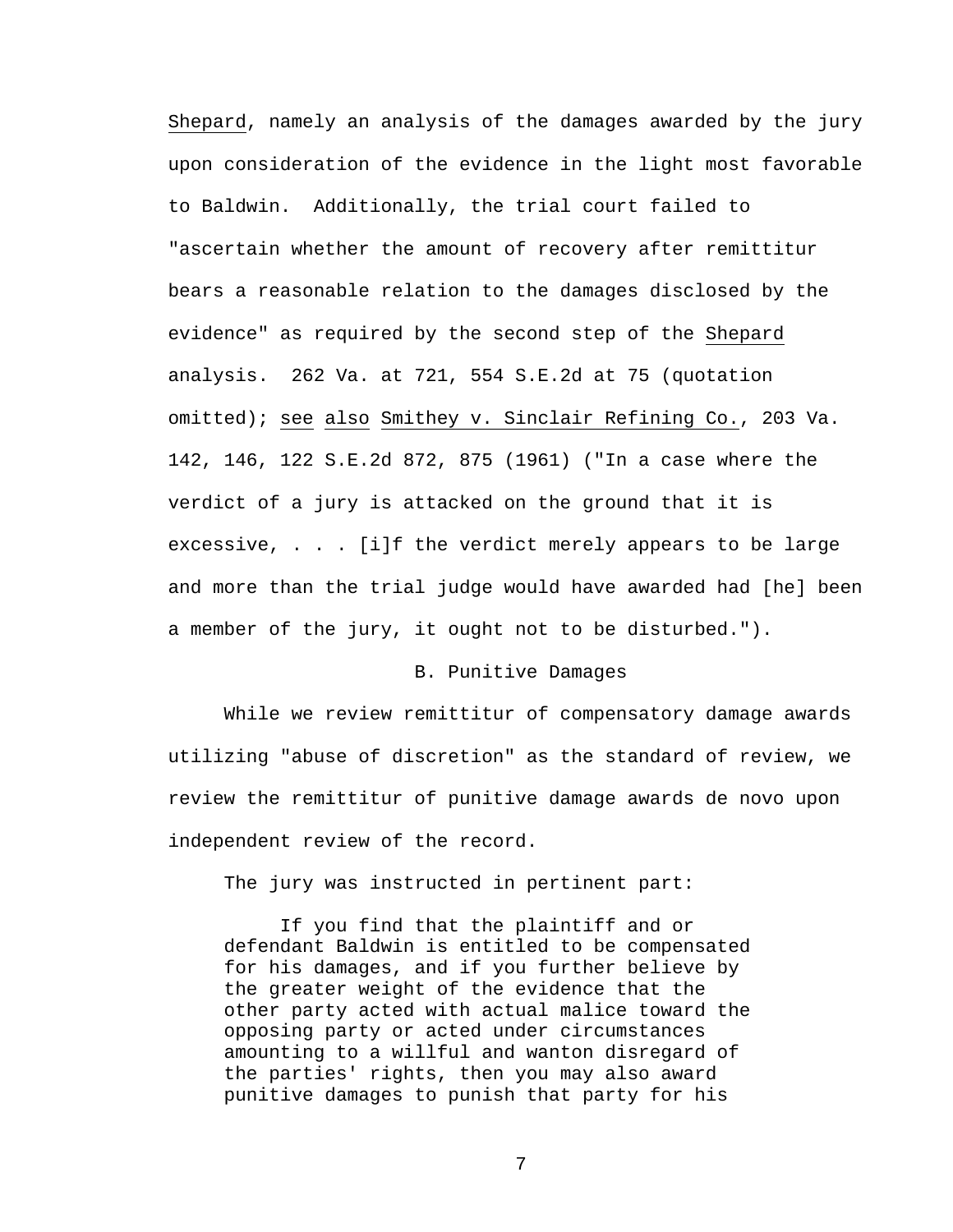actions and to serve as an example to prevent others from acting in a similar way.

With regard to remittitur of a jury award of punitive damages, we stated in Poulston v. Rock, 251 Va. 254, 263, 467 S.E.2d 479, 484 (1996) (quotation omitted), that

in reviewing the order of a trial court imposing or refusing to impose a remittitur of punitive damages in a defamation action, we shall make an independent examination of the entire record to determine whether the trial court acted properly. In doing so, we will give substantial weight to the trial court's action and affirm it, unless, from our view of the record, the trial court acted improperly.

Additionally, we stated:

 Review of the amount of punitive damages includes consideration of reasonableness between the damages sustained and the amount of the award and the measurement of punishment required, whether the award will amount to a double recovery, the proportionality between the compensatory and punitive damages, and the ability of the defendant to pay.

Id. (citations omitted). While Poulston involved punitive damages in the context of defamation, the analysis applied in Poulston extends beyond defamation actions.

 Other states confirm this analytical approach. For example, in Management Computer Servs. v. Hawkins, Ash, Baptie & Co., 557 N.W.2d 67, 70 (Wis. 1996), the Supreme Court of Wisconsin addressed claims of breach of contract, conversion, and unjust enrichment, and the award of punitive damages. The court considered whether the trial court correctly ordered a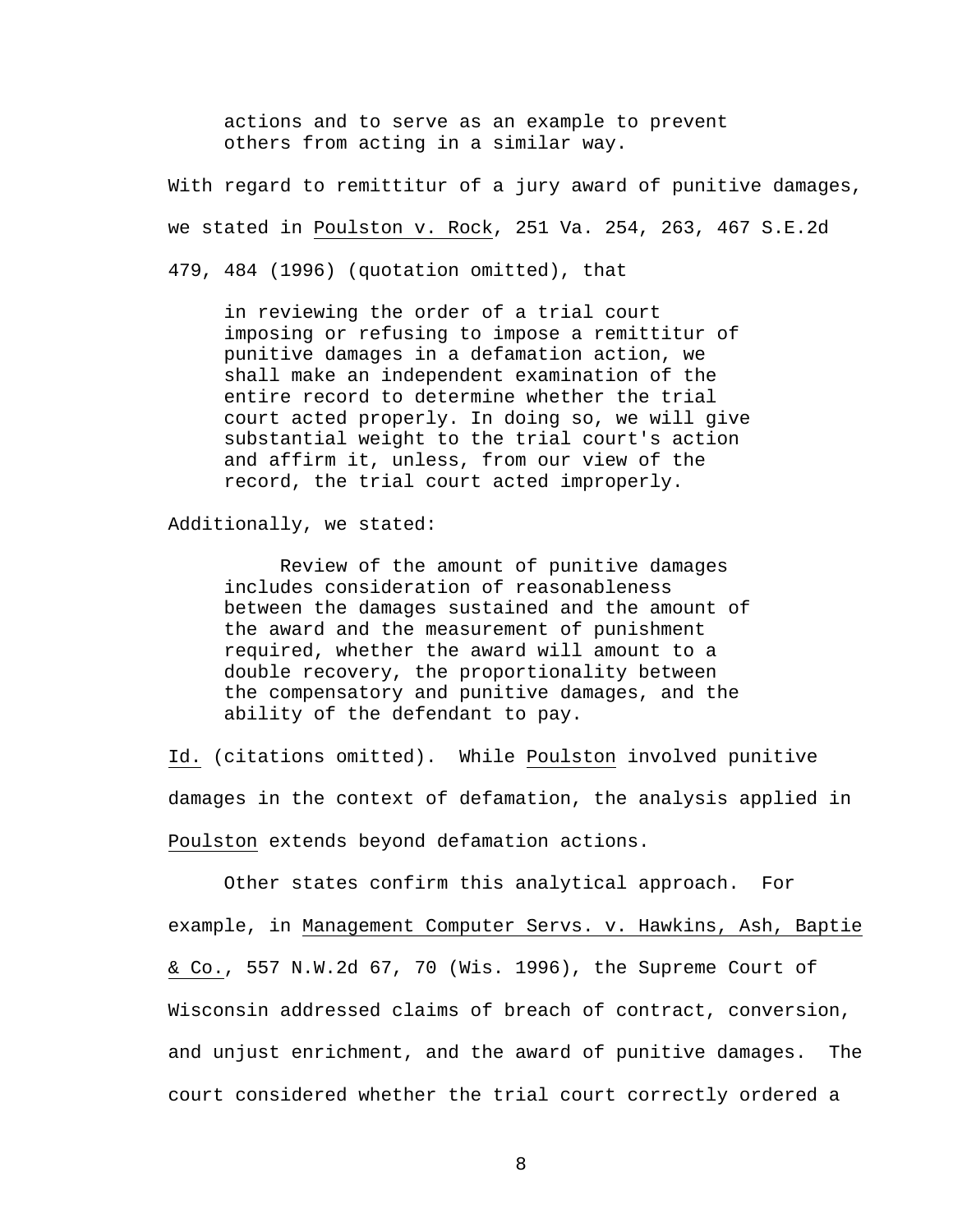new trial on punitive damages unless the prevailing party accepted reduction in the award from \$1.75 million to \$50,000. Id. at 74-75, 80. With regard to remittitur, the Supreme Court of Wisconsin stated that the trial court "set forth conclusory reasons for reducing the jury's punitive damages award" and did not "analyze the evidence or set forth its reasons for ordering remittitur with particularity." Id. at 81. Therefore, the Supreme Court of Wisconsin reviewed "the entire record ab initio to determine whether the jury's award [wa]s excessive, and if it [wa]s, what amount of punitive damages [wa]s reasonable." Id. Furthermore, it stated

in determining whether an award of punitive damages is excessive, courts should consider the grievousness of the acts, the degree of malicious intent, whether the award bears a reasonable relationship to the award of compensatory damages, the potential damage that might have been caused by the acts, the ratio of the award to civil or criminal penalties that could be imposed for comparable misconduct, and the wealth of the wrongdoer. . . .

 In addition, a reviewing court must consider the reasonableness of punitive damages on a case-by-case basis, considering the relevant circumstances in each particular case.

#### Id. at 82.

 In the case at bar, the trial court's explanation for granting McConnell's motion for remittitur did not distinguish between compensatory and punitive damages. "The general rule is that there is no fixed standard for the measure of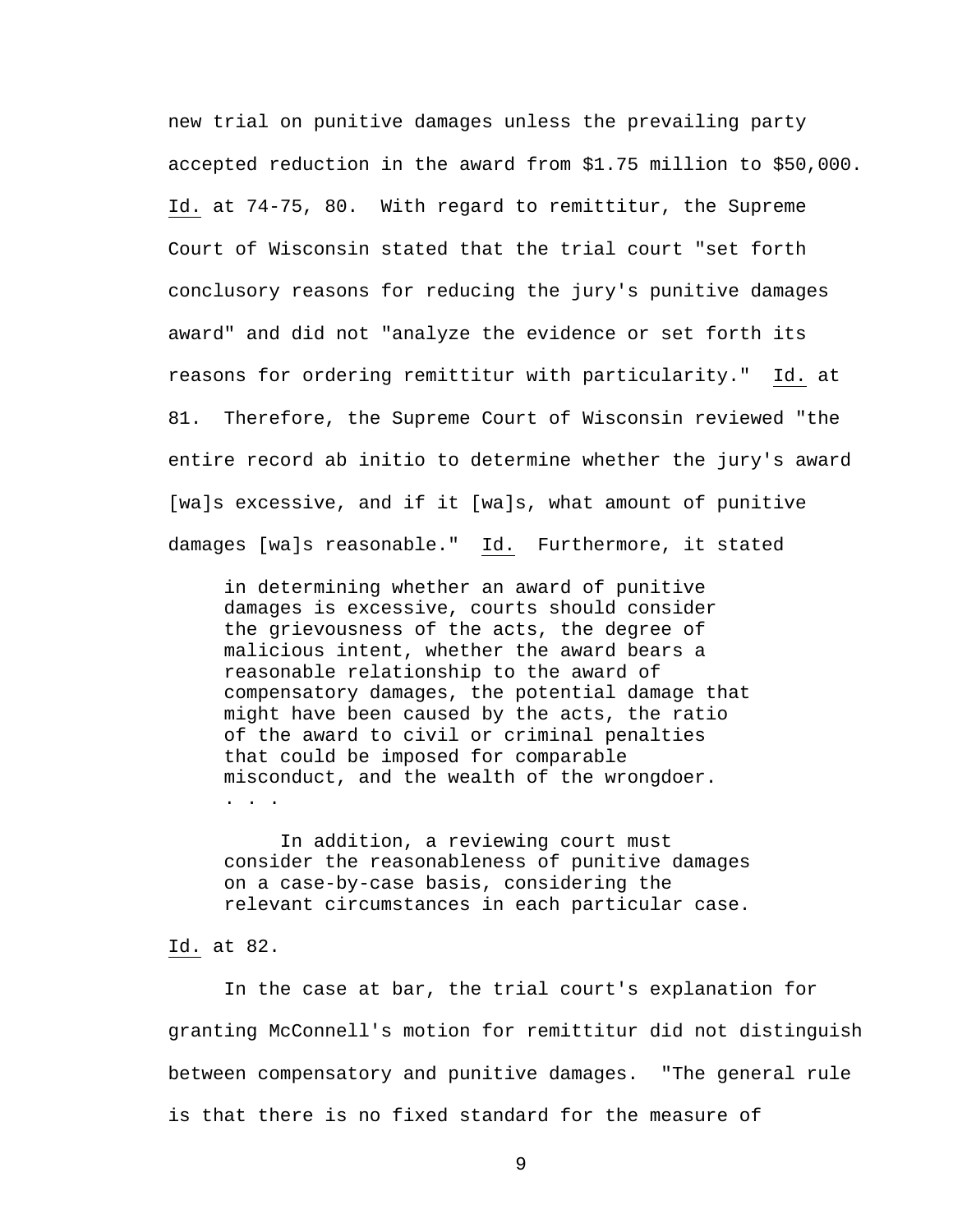exemplary or punitive damages and the amount of the award is largely a matter within the discretion of the jury." Worrie v. Boze, 198 Va. 533, 544, 95 S.E.2d 192, 201 (1956). Philip Morris Inc. v. Emerson, 235 Va. 380, 414-15, 368 S.E.2d 268, 287 (1988). Furthermore, as we explained in Poulston, judicial review of the amount of punitive damages upon motion for remittitur requires:

- 1. consideration of reasonableness between the damages sustained and the amount of the award,
- 2. the measurement of punishment required,
- 3. whether the award will amount to a double recovery,
- 4. the proportionality between the compensatory and punitive damages, and
- 5. the ability of the defendant to pay.

Poulston, 251 Va. at 263, 467 S.E.2d at 484.

 The jury awarded \$240,000 in compensatory damages. But for the ad damnum clause, the amount would not have been reduced to \$100,000 before remittitur. We will consider the jury's punitive damages award in light of the original award of \$240,000.

There was ample evidence of actual malice and willful and wanton behavior on the part of McConnell. Additionally, with regard to the punishment required for such behavior and consideration of the deterrent effect upon others who may act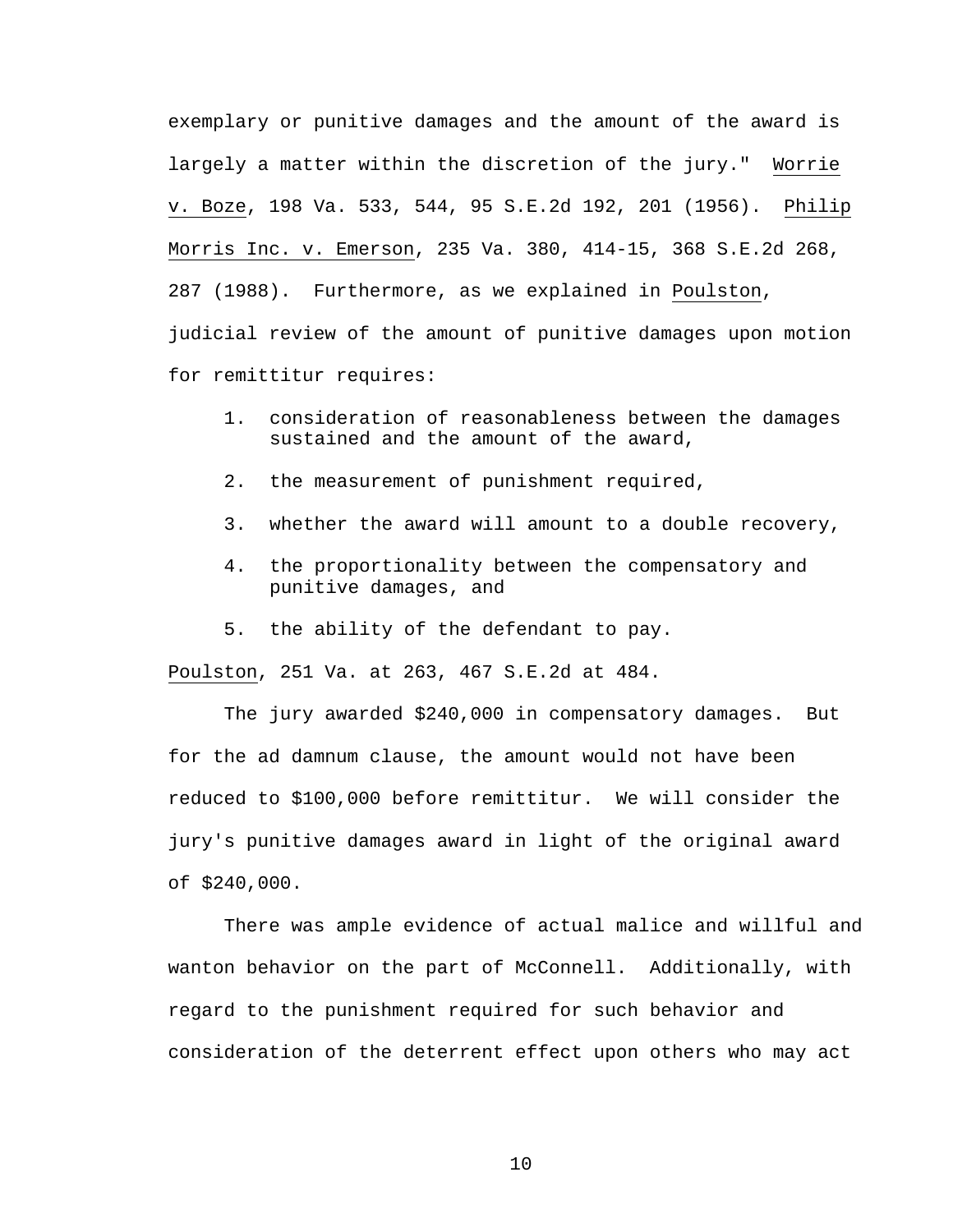in similar fashion, we cannot say that the jury award is excessive.

The award of punitive damages according to the jury instructions was based upon malice and willful and wanton conduct while the compensatory award was based upon actual injury sustained as well as "shame, humiliation, embarrassment or indignity to feelings." According to instructions to the jury, the compensatory damages were also based upon "the insulting character of the injury, the reason for the injury and any other circumstances which made the injury more serious." Given the clear determination of the basis for each award and the ample evidence supporting each award, our independent review of the record does not suggest double recovery in this case.

The relationship between the award of \$240,000 in compensatory and \$100,000 in punitive damages is not unreasonable or strikingly out of proportion. We note that the punitive damage award approved in Poulston was two and one-half times (250%) the compensatory award while here the punitive damage award is less than one-half (41%) of the jury's compensatory award. $2$ 

 <sup>2</sup>  $^2$  See Philip Morris USA v. Williams, \_\_\_ U.S. \_\_\_, \_\_\_, 127 S.Ct. 1057, 1061-62 (2007) (suggesting that punitive damages two, three or four times the size of the compensatory damage award accord with "longstanding historical practice" and that punitive damages which multiply the compensatory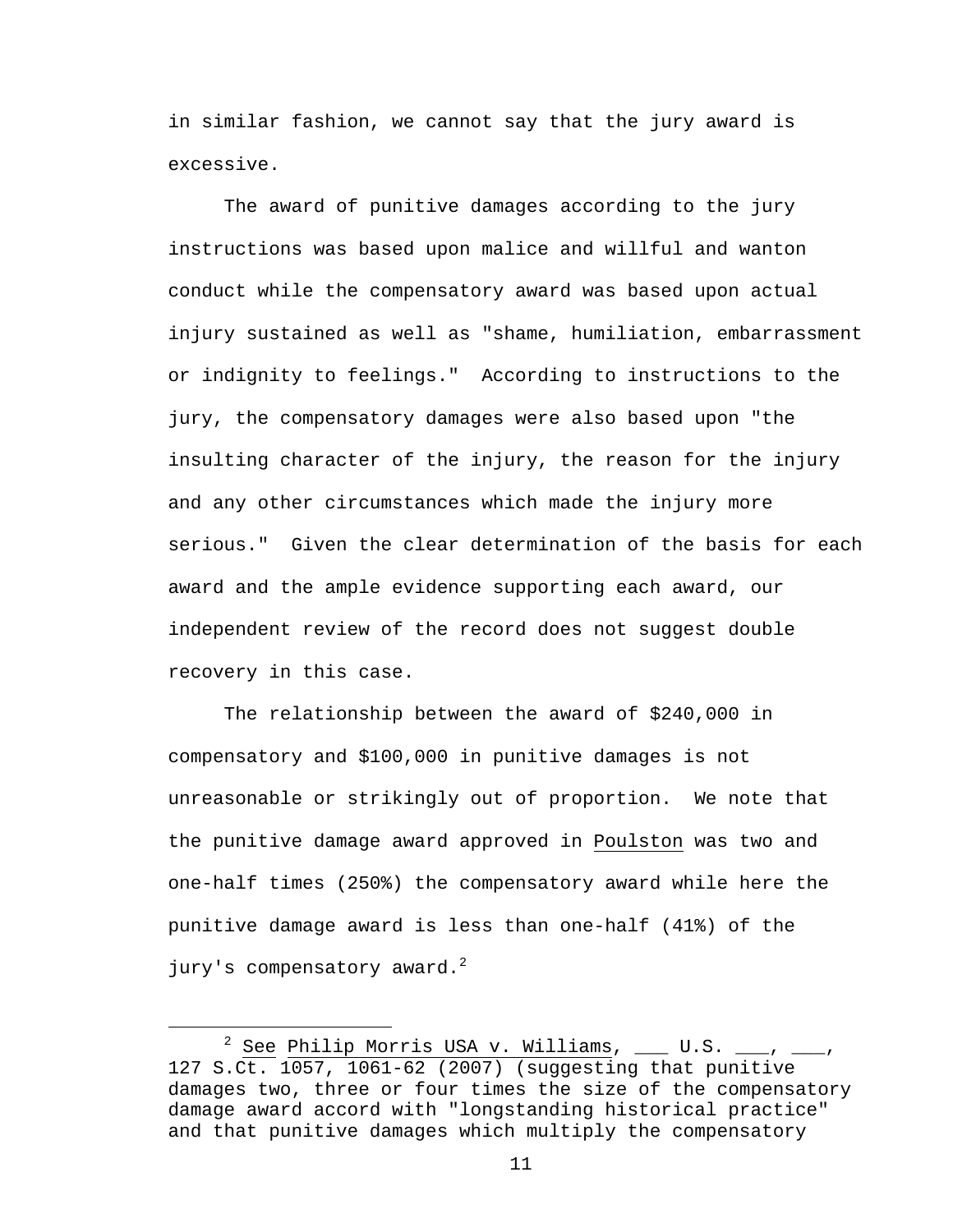McConnell's financial condition is relevant on the issue of punitive damages and was properly considered by the jury. Hamilton Dev. Co. v. Broad Rock Club, 248 Va. 40, 44, 445 S.E.2d 140, 143 (1994). The jury was permitted to consider the value of McConnell's stock, an indication of his ability to pay, in determining the amount of the punitive damages.

In this case, our independent review of the punitive damages award leads us to conclude that the award should not have been set aside. $^3$  Poulston, 251 Va. at 263, 467 S.E.2d at 484. We cannot say that a punitive damages award of \$100,000 shocks the conscience of the Court or is otherwise inappropriate in light of McConnell's egregious conduct. Accordingly, we hold that the jury's award of \$100,000 in punitive damages was not excessive as a matter of law.

III. CONCLUSION

award by "single digits" are more likely to comport with due process than higher punitive awards), citing State Farm Mut. Auto. Ins. Co. v. Campbell, 538 U.S. 408, 425 (2003).

i<br>Li

<sup>3</sup> We acknowledge that many courts analyze punitive damages awards and remittitur based on due process concerns because "punitive damages are quasi-criminal punishment." Pacific Mut. Life Ins. Co. v. Haslip, 499 U.S. 1, 54 (1991). See Philip Morris USA, \_\_\_ U.S. at \_\_\_, 127 S.Ct. at  $1061-\overline{627}$ State Farm, 538 U.S. at 425; BMW of North America, Inc. v. Gore, 517 U.S. 559, 575-85 (1996). In this case, however, there has been no challenge to the award of punitive damages based upon denial of due process. See generally Schneckloth v. Bustamonte, 412 U.S. 218, 235-36 and nn. 16-17 (1973). See also Nusbaum v. Berlin, 273 Va. 385, 406, 641 S.E.2d 494, 505 (2007) (appellate review of due process arguments waived by failure to raise the constitutional issue below); Westvaco